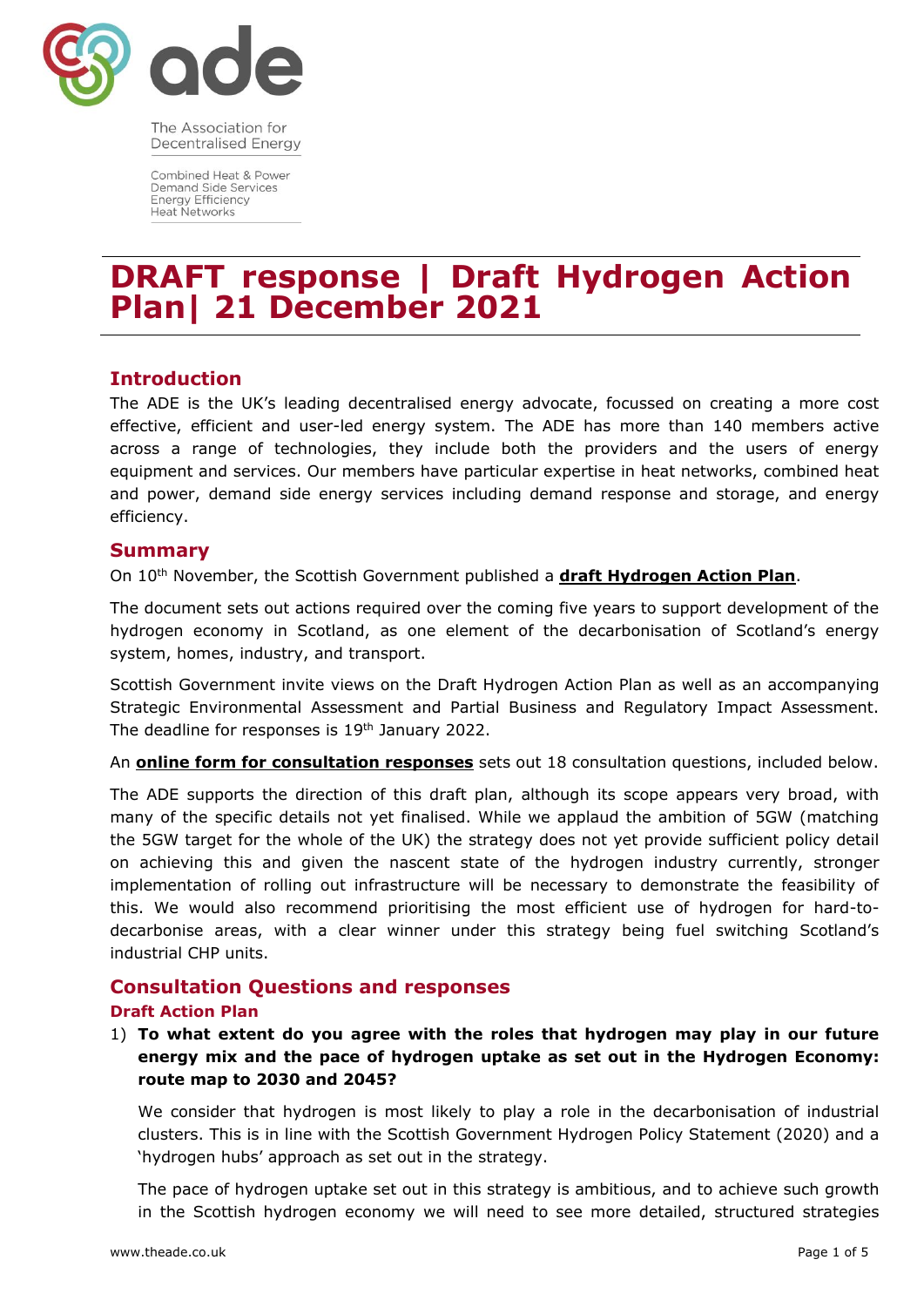

and plans, with clear links between plans, actions, and desired outcomes over time. We would prioritise areas where no reasonable alternative decarbonisation pathways exist or are likely at scale. Decarbonisation of Combined Heat and Power (CHP) units is likely to be a clear priority here, as it is highly efficient use of a decarbonised fuel, and can deliver hydrogen savings compared to less efficient uses.

## 2) **What are your views on the [6] actions themes and [37] key actions identified to support the development of the hydrogen economy over the next 5 years?**

The key actions identified in this strategy reflect the fact that it is very early stages for a Scottish hydrogen economy, with substantial focus on building the evidence base for hydrogen, commitments to undertake reviews and publish findings, and establishing institutional structures and collaborative fora. As mentioned in response to Q1, more detail, structure and clear links from plans to actions to outcomes, over time, will be required to deliver on ambitions.

The six action themes appear sensible (upscaling production, development of domestic market, hydrogen integration in the energy system, supply chain and workforce development, international collaboration and innovation and research together capture key action areas that will need to come together to facilitate the growth of a Scottish hydrogen economy).

#### Upscaling production

We agree with the approach to integrate hydrogen production with onshore and offshore wind development.

The ADE strongly welcome collaboration between the Scottish and UK Governments on a Hydrogen Standard. Given cross border trading of hydrogen will increase in accordance with the growth of the sector, any divergences from the UK and European markets will create trade barriers and inefficiencies that will affect hydrogen rollout. It is therefore critically important that Scottish and UK standards both align and are sufficiently low carbon. For example, not taking into account carbon leakage in transfer of natural gas for blue hydrogen is likely to be insufficiently low carbon.

#### Development of domestic market

The strategy appears to emphasise action around hydrogen for transport, in particular, and hydrogen for heating. While action 11 does address industrial decarbonisation, given the likely role of hydrogen for industrial decarbonisation, and the potential of industrial energy use being an important source of demand for hydrogen, we would expect to see greater emphasis in a hydrogen strategy on hydrogen for industrial decarbonisation.

#### Hydrogen integration in the energy system

The ADE strongly agree with the importance of understanding how hydrogen can be integrated in the wider energy system and how benefits can be maximised and welcome the intent to work with the UK Government and Ofgem in this regard.

## Supply chain and workforce development

Supply chain growth and skills development is and will be a challenge across lowcarbon/decarbonisation sectors, and taking early steps to develop and encourage uptake of training/education in the hydrogen sector will be important to support future growth of the sector.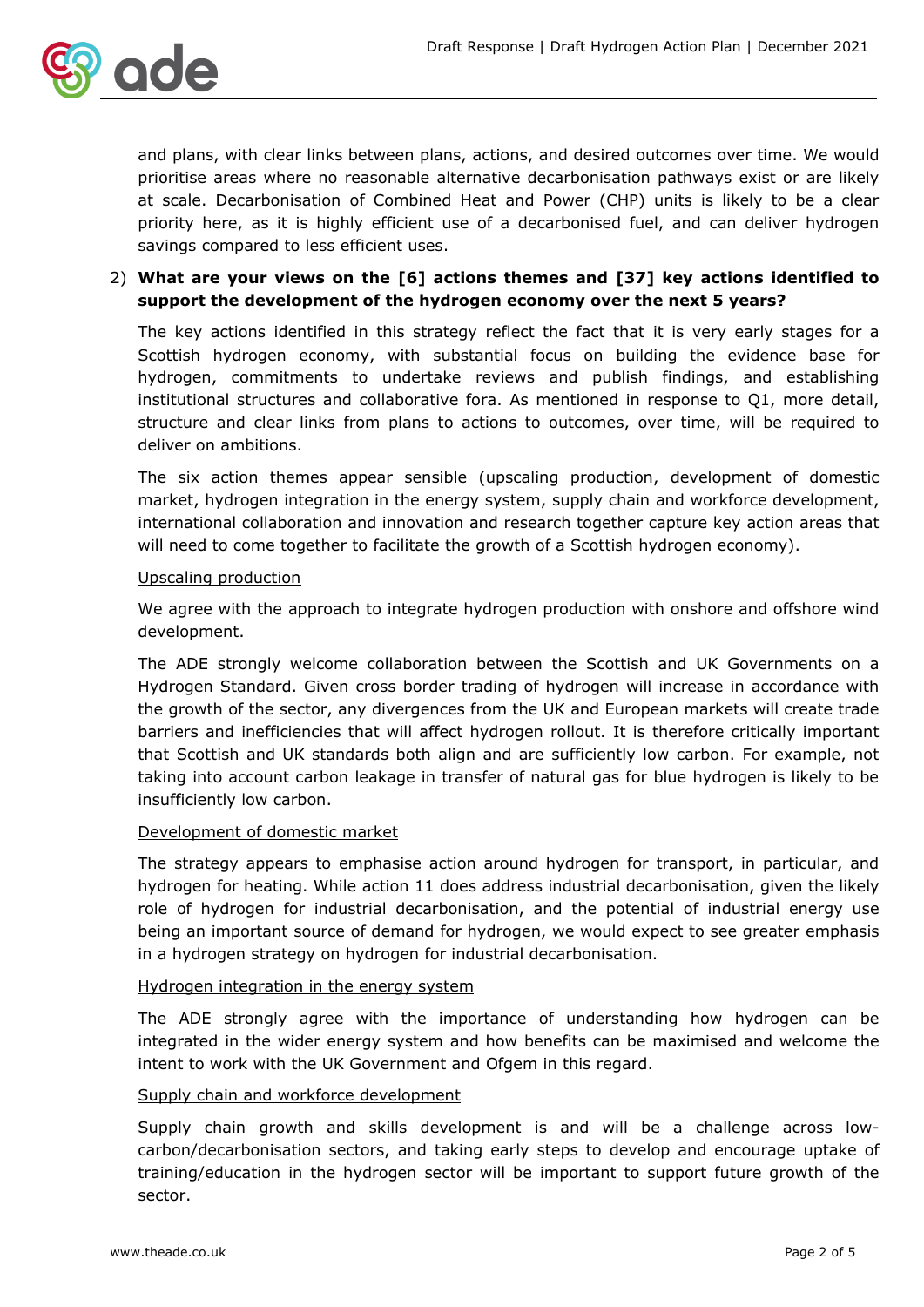

#### International collaboration

The ADE support the focus on establishing early partnerships internationally to create opportunities for Scottish hydrogen export.

#### Innovation and research

We agree that funding for innovation and research, fora for knowledge exchange and collaboration and support for multi-national collaboration are important to underpin the growth of a hydrogen economy.

# 3) **In your view, is there any further action that we, or other key organisations (please specify), can take to maximise the positive impacts and minimise negative ones on people, communities and businesses in Scotland in support of a just transition to net zero?**

Alongside strategies to support the growth of a Scottish hydrogen economy, it will be important to ensure sufficient focus is directed at decarbonisation outside of hydrogen hubs, and that costs/benefits of decarbonisation are distributed fairly across different decarbonisation pathways.

While the strategy does mention training and education (action 25) and awareness raising around opportunities for the oil and gas supply chain to move into the hydrogen sector, this is an important area, which will need sufficient concrete plans to support the retraining of members of the oil and gas industry to build the capabilities to take advantage of new opportunities in the hydrogen sector. This will be key to ensuring that a hydrogen economy supports a just transition.

# 4) **Are there further actions that could be taken by government or industry that you think would drive a reduction in the cost of hydrogen? Please provide evidence to support any suggestions.**

We see the primary mechanism for reducing hydrogen costs as the UK's hydrogen business model. However, Scotland can go further and faster than the rest of the UK by supplementing areas of hydrogen infrastructure such as CAPEX costs. Please also refer to our answer to question 7. As set out in the strategy, capitalising on cheap electricity from wind energy will be key in driving down the cost of hydrogen production in Scotland.

# 5) **What are your views on the funding principles and scope of the Emerging Energy Technologies Fund? In your view, are there any eligibility and project assessment criteria we should consider as part of the Emerging Energy Technologies Fund?**

We support the principle of the fund to support regional renewable hydrogen production linked to demand case, and would welcome further detail on how the EETF will consider links between hydrogen production projects and demand. It is not clear from the definition of the scope of the programme whether/how this link will be embedded.

We strongly agree with the scope of the programme to sit as complementary to the UK Government Net Zero Hydrogen Fund, and encourage continued interaction with the UK Government to ensure complementarity.

## 6) **In your view, what should be the priority areas of focus for the Hydrogen Innovation Fund over the next 5 years?**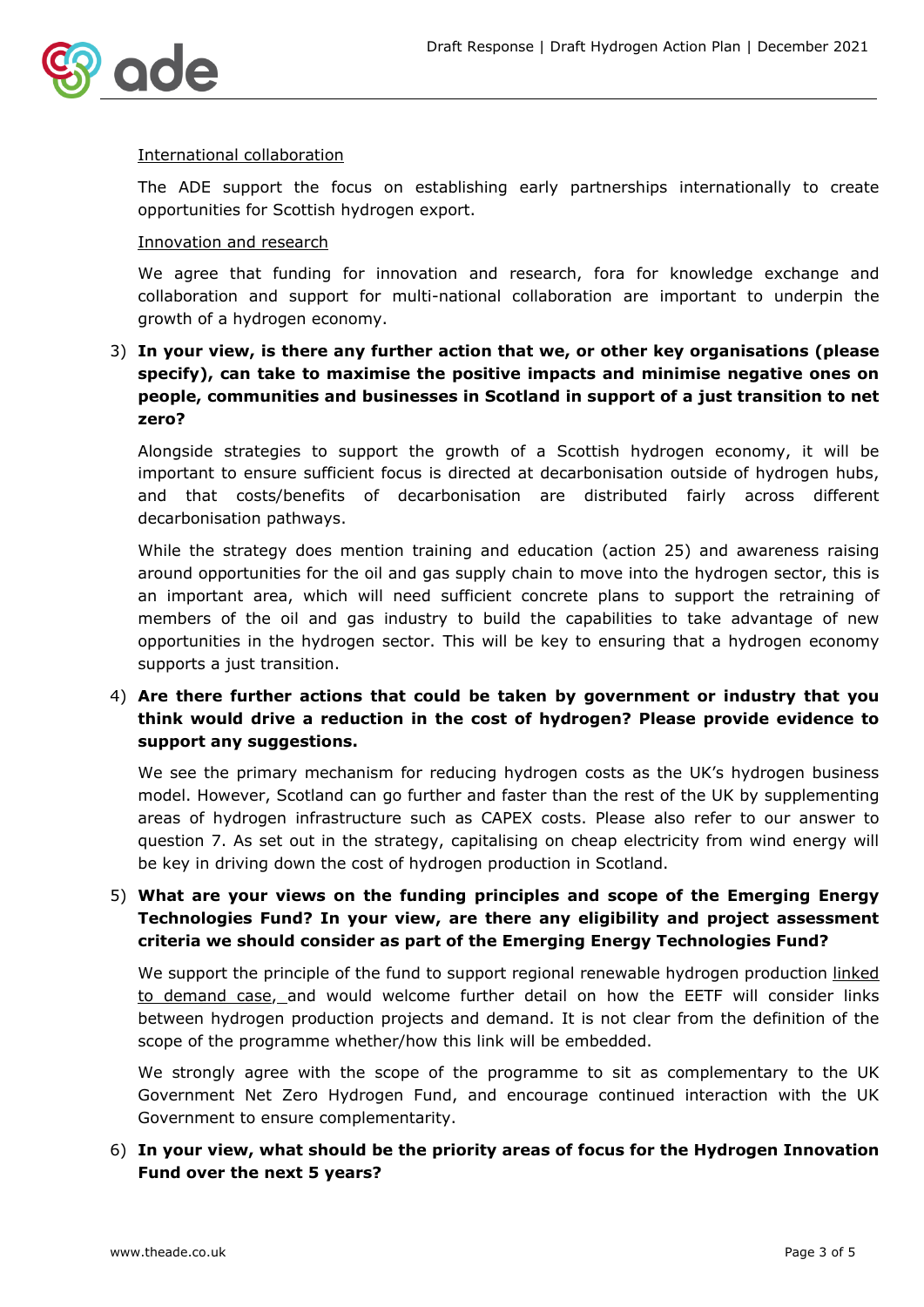

Priority areas for the Hydrogen Innovation Fund should include emphasis on cost reductions and reducing the cost of hydrogen infrastructure. This can also include an emphasis on the supply side, with funding going towards demonstrator projects on fuel switching CHP units to hydrogen and use of hydrogen for industrial scale boilers. As per the UK hydrogen strategy and the Climate Change Committee's advice, the iron and steel sector is also a priority use of hydrogen fuel which should be investigated.

7) **What are your views on how we can use Scottish Government funding to leverage and encourage private sector and other forms of investment?**

The UK hydrogen business model mechanism (with inspiration from the Contracts for Difference model for renewable energy) offers a good mechanism through which to encourage investment. While we foresee this being the primary mechanism for funding large scale hydrogen projects in future, the Scottish government can provide additional grant funding for CAPEX costs of new infrastructure, and gain a competitive advantage within the UK by doing so.

#### **Strategic Environmental Assessment**

*The ADE do not intend to submit a response to questions relating to the SEA.*

- 8) **Do you have any comments on the environmental baseline information referred to in the Environmental Report?**
- 9) **Are you aware of further information that could be used to inform the assessment findings?**
- 10) **What is you view of the assessment findings?**
- 11) **Are there other environmental effects arising from the Draft Hydrogen Action Plan?**
- 12) **What are your views on the alternatives considered?**
- 13) **What are the most significant environmental effects which should be taken into account as the Draft Hydrogen Action Plan is finalised?**
- 14) **How can the Draft Hydrogen Action Plan be enhanced to maximise positive environmental effects?**
- 15) **What do you think of the proposed approach to mitigation and monitoring proposed?**

#### **Partial Business and Regulatory Impact Assessment**

*The ADE do not intend to submit responses to questions relating to the Partial Business and Regulatory Impact Assessment.*

- 16) **What are your views on the costs and benefits associated with the publication of the Hydrogen Action Plan for businesses that have been identified within the Partial BRIA?**
- 17) **Are there any other business and regulatory impacts arising from the Draft Hydrogen Action Plan?**
- 18) **What are the most significant business and regulatory impacts which should be taken into account as the Draft Hydrogen Action Plan is finalised?**